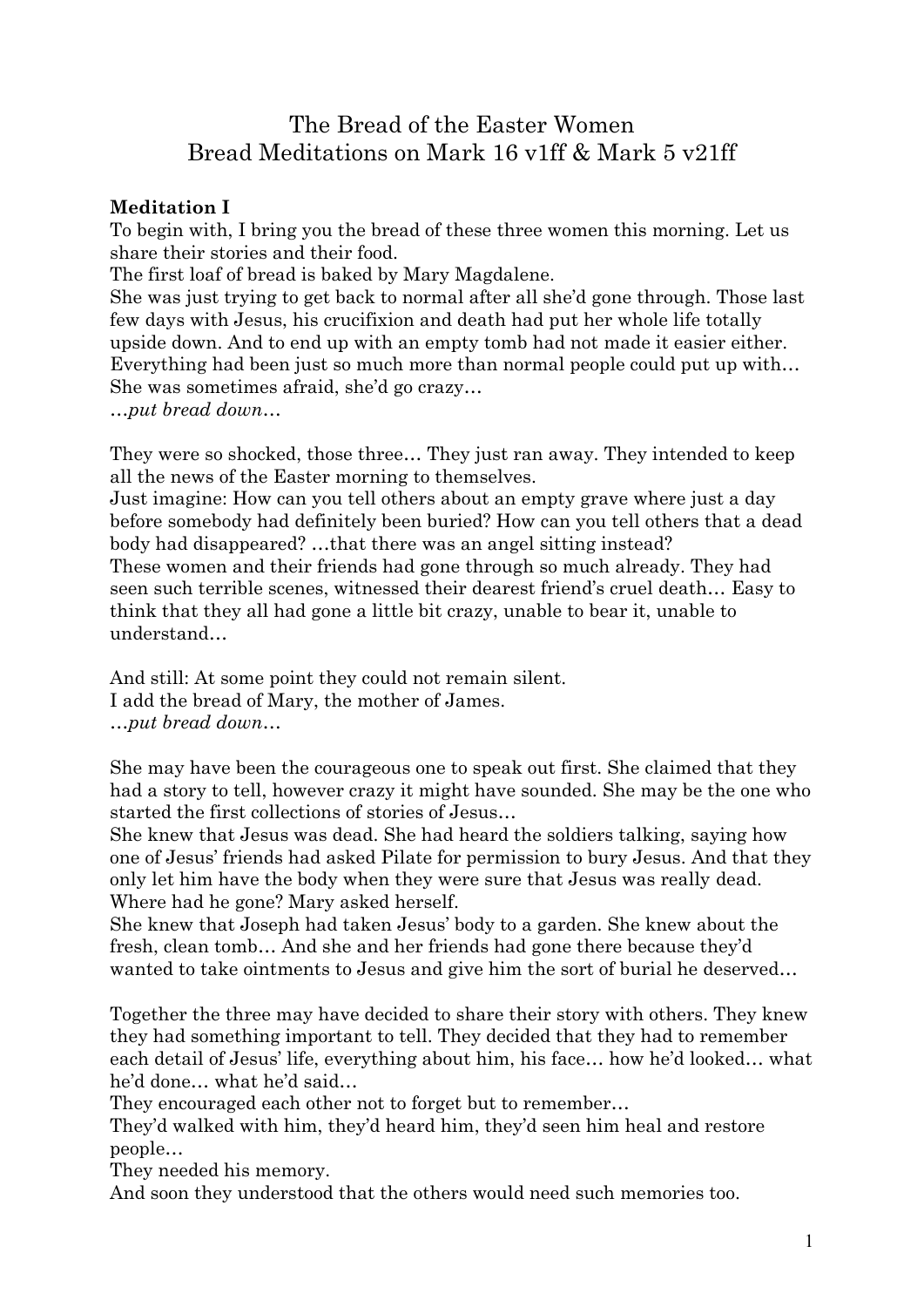At this point I add Salome's loaf of bread. She was the oldest of the three. She did not know what to do after the experience of her friend tortured, dead and disappeared…

She was so restless and nervous.

She desperately needed something to do.

Some job to do for her trembling and shaking hands, some task to fulfil, something to aim for to calm her soul… something normal after all the unbearable and unbelievable that had happened.

Making this bread calmed her down, it comforted her, and the smell of it when it was in the oven helped her touch the ground of everyday life again. *…put bread down…*

She was the one who probably remembered how Jesus had broken the bread for them.

She reminded the others of the meals they had shared and the feasts they had enjoyed with him. She was certainly there at his last supper with them… Salome, who knew so well how to break bread for others…

## **Meditation II**

I bring to your attention two more women… two more loaves of bread. Their bread…

The women in the story don't have names, but I am giving them names.

The old woman is Sarah, and the teenage girl is Miriam.

Their bread is significant too after Jesus' death and resurrection.

Their stories can help believe in the new life Jesus can bring.

Their bread can nurture many…

And their life stories can encourage many…

And maybe, maybe they'd come to Jerusalem in those frightening days to be close to the one who'd changed their life, but also to be able to meet with his other friends and gain strength and courage form their togetherness. There they were in this upper room, and met each other…

Sarah's and Miriam's lives would be connected for ever.

Especially Sarah remembered so well, when she'd managed to see Jesus on that day of her healing she'd seen this man, Jairus, kneeling in front of Jesus. He was the ruler of the synagogue. He knew who she was.

Sarah had been sick for 12 years, and nothing and nobody could help her. But she'd known that Jesus could…

Even now, after his death, she could still feel his healing power that had entered her body and enabled her to live again.

…because she had dared to approach him and touch him…

She would always feel it.

Never forget it.

She had gone through hell and won back her life.

She had been a nobody in her world, and had become a daughter of God whose faith had been praised by Jesus. This would forever give her life a value which people can only have in God's world.